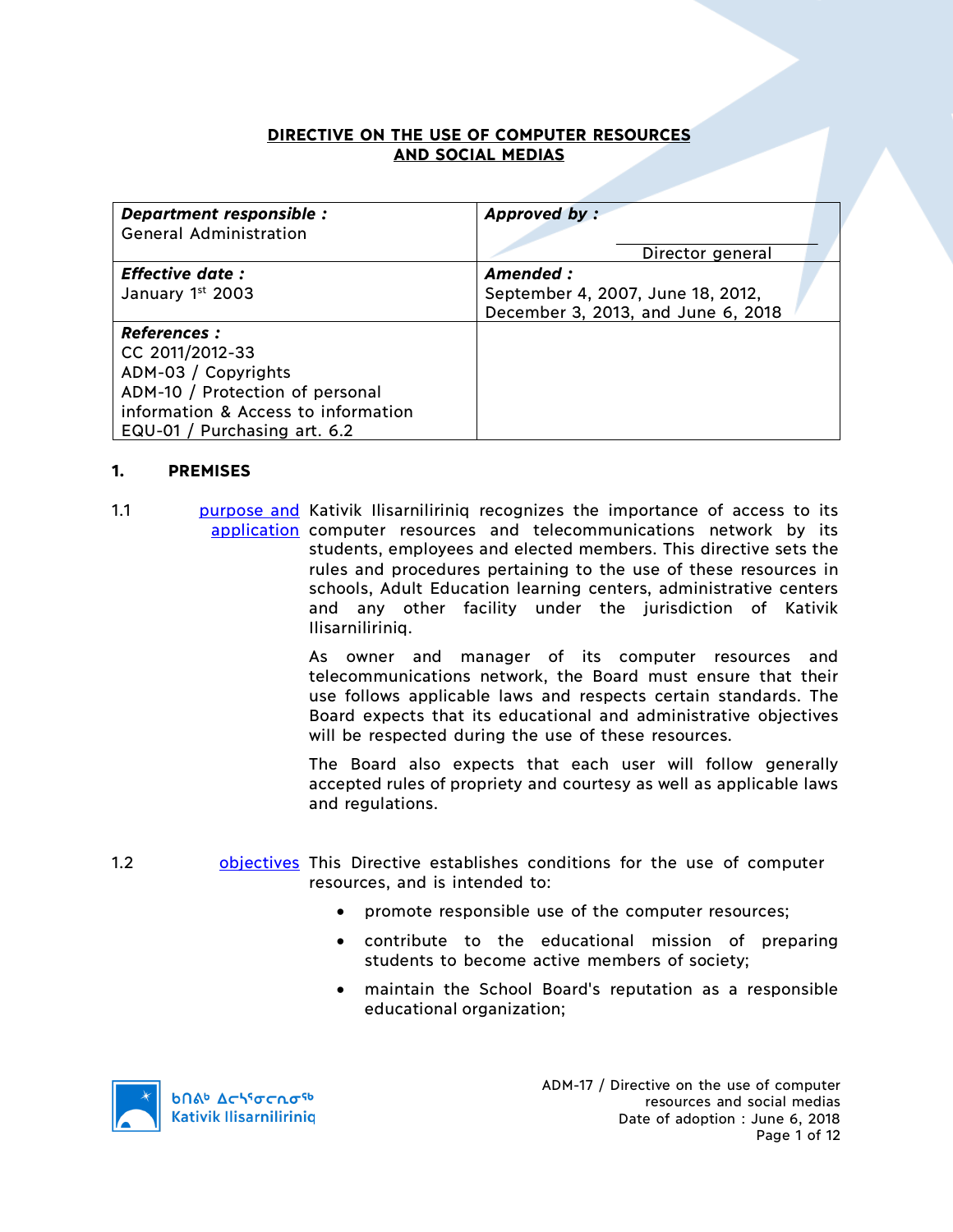- prevent abusive and illegal use of computer resources by users;
- ensure protection of personal information;
- define the limits of users' personal privacy when using computer resources;
- minimize the risks of system and data destruction or alteration.
- 1.3 **Iournal Example 2.1 In** legal This Directive was developed in conformity with the following legal framework framework:
	- *Civil Code of Québec* (RLRQ, 1991, C-64);
	- *Act respecting Access to documents held by public bodies and the Protection of personal information* (RLRQ, c. A-2.1);
	- *Copyrights Act* (L.R.C., c. C-42);
	- *Criminal Code* (L.R.C. 1985, c. C-46);
	- *Charter of Human Rights and Freedoms* (RLRQ, c. C-12);
	- Other relevant KI policies and directives in effect.

### **2. DEFINITIONS**

- 2.1 definitions In this directive, the following words or expressions mean :
	- **a) administrator**: a school principal, a centre director, a director of an adult education centre, the director of student services for post-secondary students, the director or coordinator of a department or their delegate;
	- **b) computer resources**: without limiting the generality of this expression, all servers, computers, peripherals, storage, reception and data processing accessories and all software, information and data banks (of text, sound, graphics or other visuals) located in or on computer equipment or media, e-mail systems, or on a Web site, and all computer communications networks owned or leased by the School Board;
	- **c) educational centre**: a school, Adult Education learning centers or any other facilities used for pedagogical purposes;

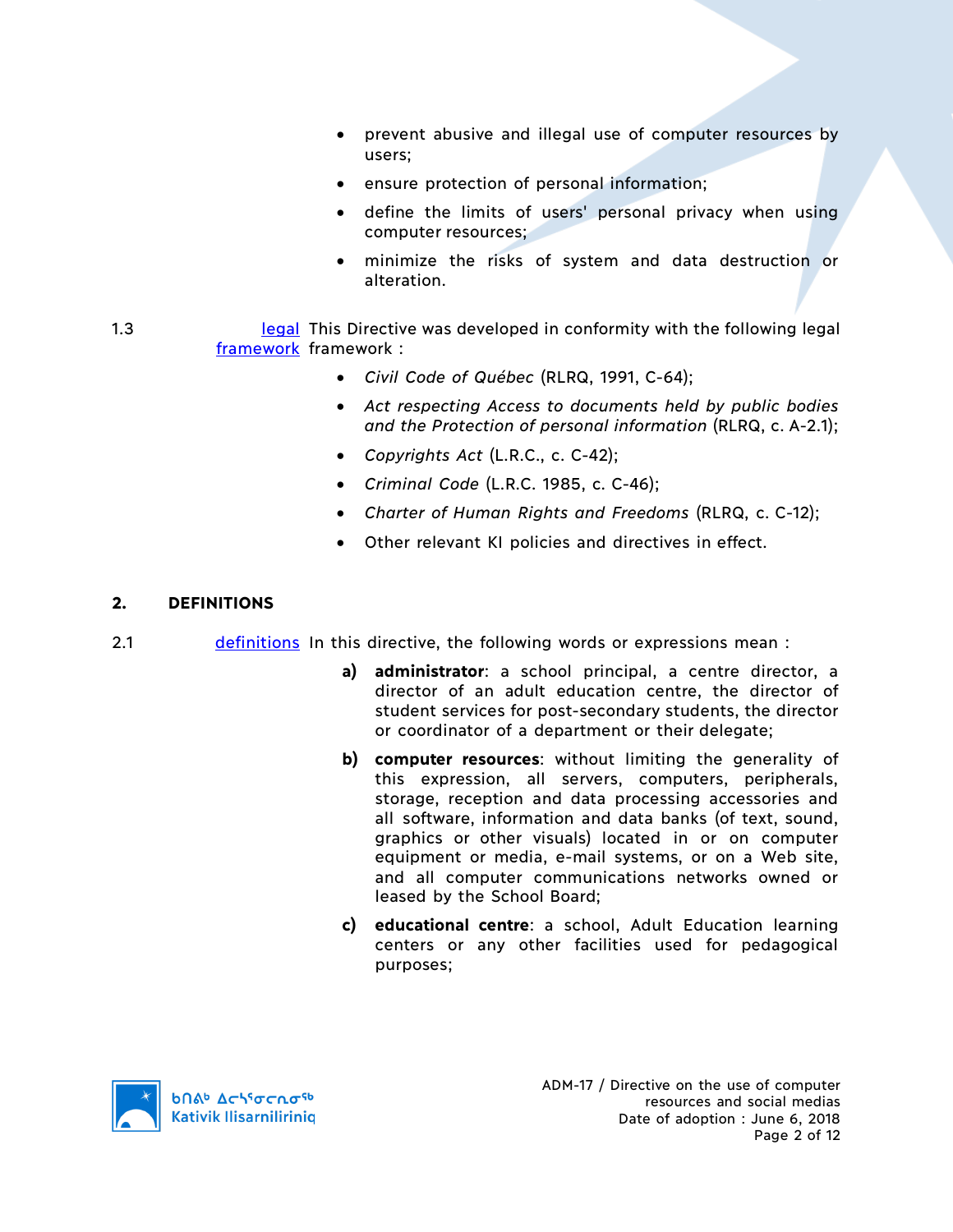- **d) educational purposes**: use of the system for classroom activities, professional or career development and selfdiscovery activities. These may include academic exchanges, special projects, support services, curriculum and professional development activities;
- **e) IT Department**: the department of Information and Technology of the School Board;
- **f) social media**: social media is defined as all forms of online applications, platforms and virtual media that facilitate interaction, collaboration and content sharing and delivery. Social media on the Internet include, but is not limited to:
	- Social networking sites (Facebook, My Space, Digg, Ning, Friendster, LinkedIn, etc.);
	- Video or photo sharing sites (Facebook, Flicker, YouTube, ITunes, etc.);
	- Micro "blogging" sites (Twitter, etc.);
	- Personal or corporate blogs hosted by traditional media (Videotron, Canoe, Journal de Montréal, TVA, Radio-Canada, etc.);
	- Discussion forums (Yahoo, Groups, Google Groups, Wave, MSN Messenger, etc.);
	- Online encyclopaedias (Wikipedia, etc.);
	- Any other website that allows users or companies to use online publishing tools.
- **g) student:** a student in the youth sector, adult education or post-secondary sector;
- **h) user:** elected members, employees, students and any other individual or organization called upon or authorized to use the computer resources.

# **3. GENERAL PRINCIPLES**

- 3.1 privilege Access to computer resources does not constitute a right, but is a privilege. The use of this privilege must be reasonable and must not unduly limit other users' access to computer resources nor degrade network performance.
- 3.2 disclaimer All users having access to the Board's computer resources must acknowledge that the Board does not accept any responsibility for the use or misuse of information acquired, as for any situation, issue, litigation that may arise from unauthorized use or contravention to the rules set in this Directive.



**b**በል<sup>b</sup> Δςιγσς κα<sup>ς 6</sup> **Kativik Ilisarniliriniq**  ADM-17 / Directive on the use of computer resources and social medias Date of adoption : June 6, 2018 Page 3 of 12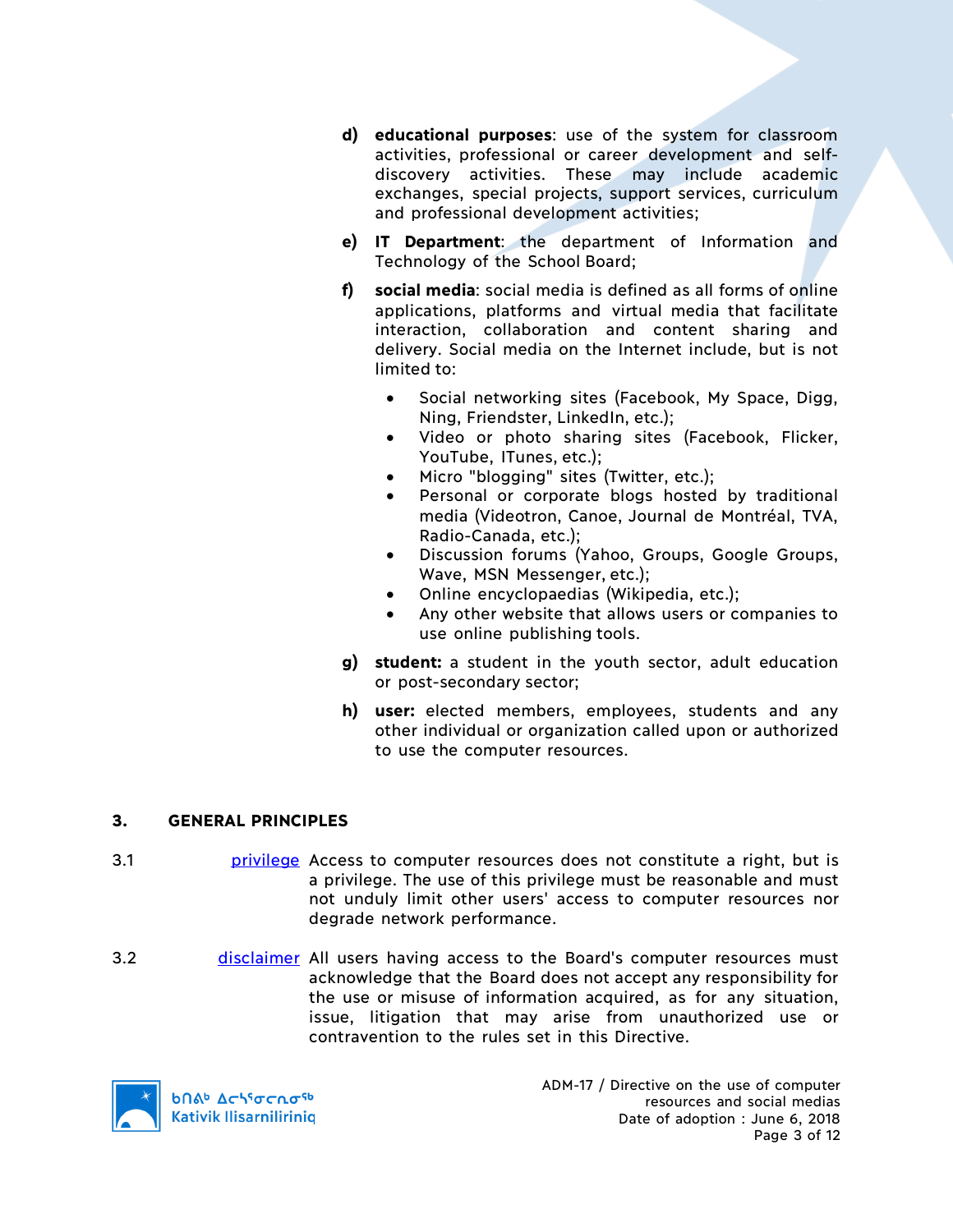- 3.3 **buila priorities** Computer resources are made available to users, as required by their duties, for learning, teaching, management and administrative activities and for community services related to the mission of the Board.
- 3.4 **personal Personal use of the Board's computer resources is allowed under** use certain conditions :
	- it does not interfere with the work performance of the employee or of other employees;
	- it does not interfere with the pedagogical activities of the student user or of any other students;
	- the user is responsible, when applicable, for equipment usage and material fees;
	- the user respects the stipulations described in the present Directive even when computer resources are used for personal reasons.

Users must accept that the Board has access to communications and transactions made using its computer resources, and therefore personal use cannot beconsidered private.

- 3.5 **forbidden** The user shall not engage in any of the following activities, use however this list should not be considered exhaustive:
	- a) using the network to create, download or distribute any image, sound, messages or other materials which are obscene, harassing, racist, inflammatory, malicious, fraudulent or libelous;
	- b) using the network for any activity that may be considered unethical or immoral;
	- c) using obscene language;
	- d) harassing, insulting or attacking others;
	- e) damaging computers, computer systems or computer networks;
	- f) violating copyright laws<sup>1</sup> and the duplication and distribution of software licensed to KI;
	- g) limit access to a computer by adding a password without authorization;
	- h) searching or otherwise collecting information about others with malicious intent;

 $^1$  See Directive ADM-03 / Protection of Copyrights

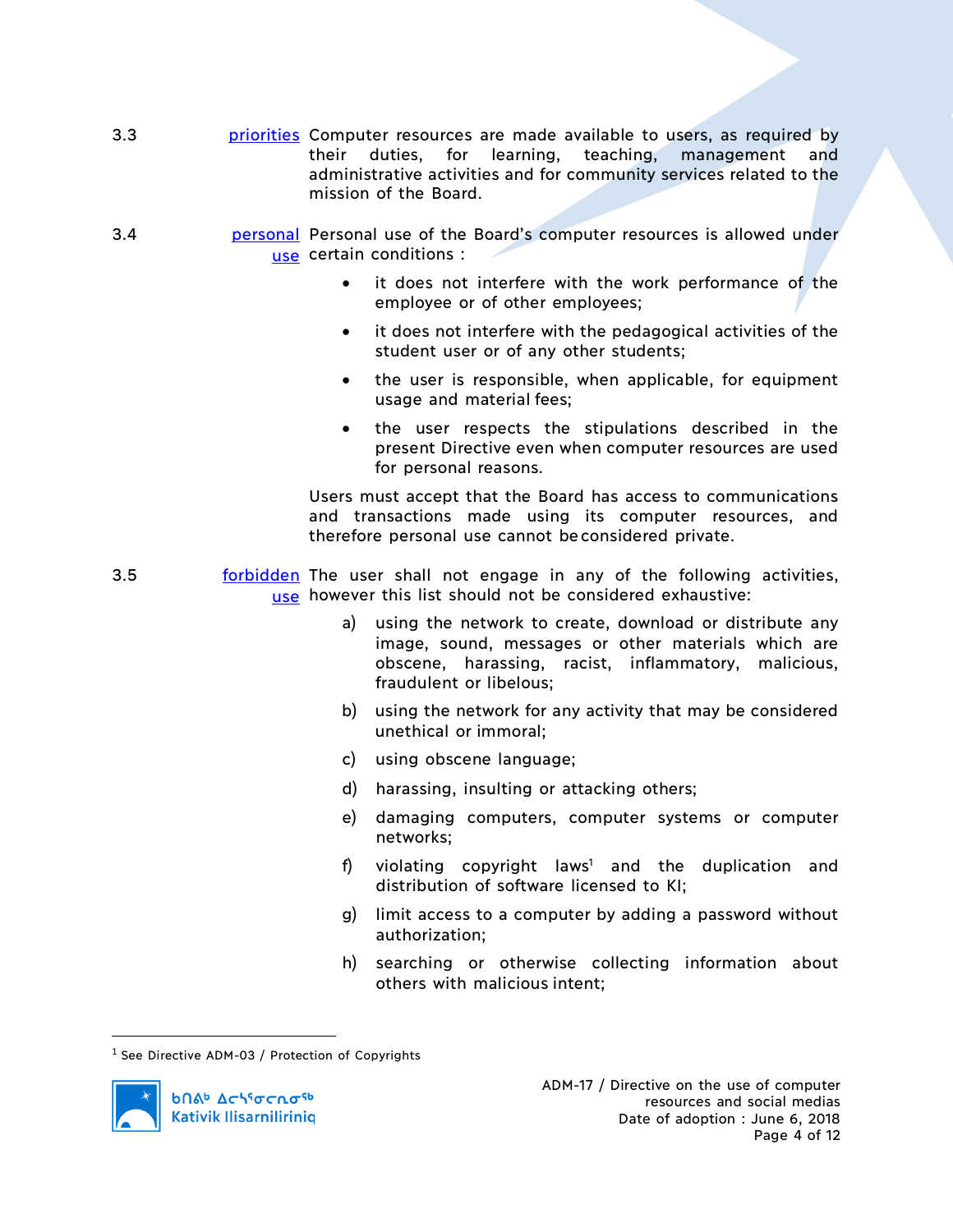- i) gaining unauthorized access to folders, work, files or accounts;
- j) employing the network for commercial purposes not related to Board activities except in the case of educational projects approved by the Director-General;
- k) bandwidth usage at the detriment of other users (i.e. Youtube, Torrent, Skype, etc.);
- l) duplicating, exchanging or using illegally acquired or malicious software;
- m) using, taking materials, writings or images belonging to others and presenting them as if they were one's own (plagiarism);
- n) spamming, i.e. sending unsolicited e-mails for purposes unrelated to the work,for example, personal advertising;
- o) sending chain emails;
- p) soliciting for or promoting religious or political causes;
- q) downloading of games or entertainment programs, except for pedagogical purposes as authorized by the competent authority;
- r) posting of personal information or images without the permission of the individual, the administrator or of the parents in the case of minors.
- 3.6 high jacking/ It is forbidden for anyone to add a wireless device to a KI network signal without prior authorization of the IT Coordinator.

### **4. EXTRA-CURRICULAR ACTIVITIES**

4.1 **Internet outside** It is the sole decision of each educational center to set up extra regular class curricular activities involving access to Internet, depending on the activities available resources.

### **5. E-MAIL**

5.1 **respecting Users must respect, when applicable, the confidentiality of** message messages delivered via the network, and are forbidden from confidentiality and intercepting, reading, altering, circulating or destroying messages integrity intended for someone else.

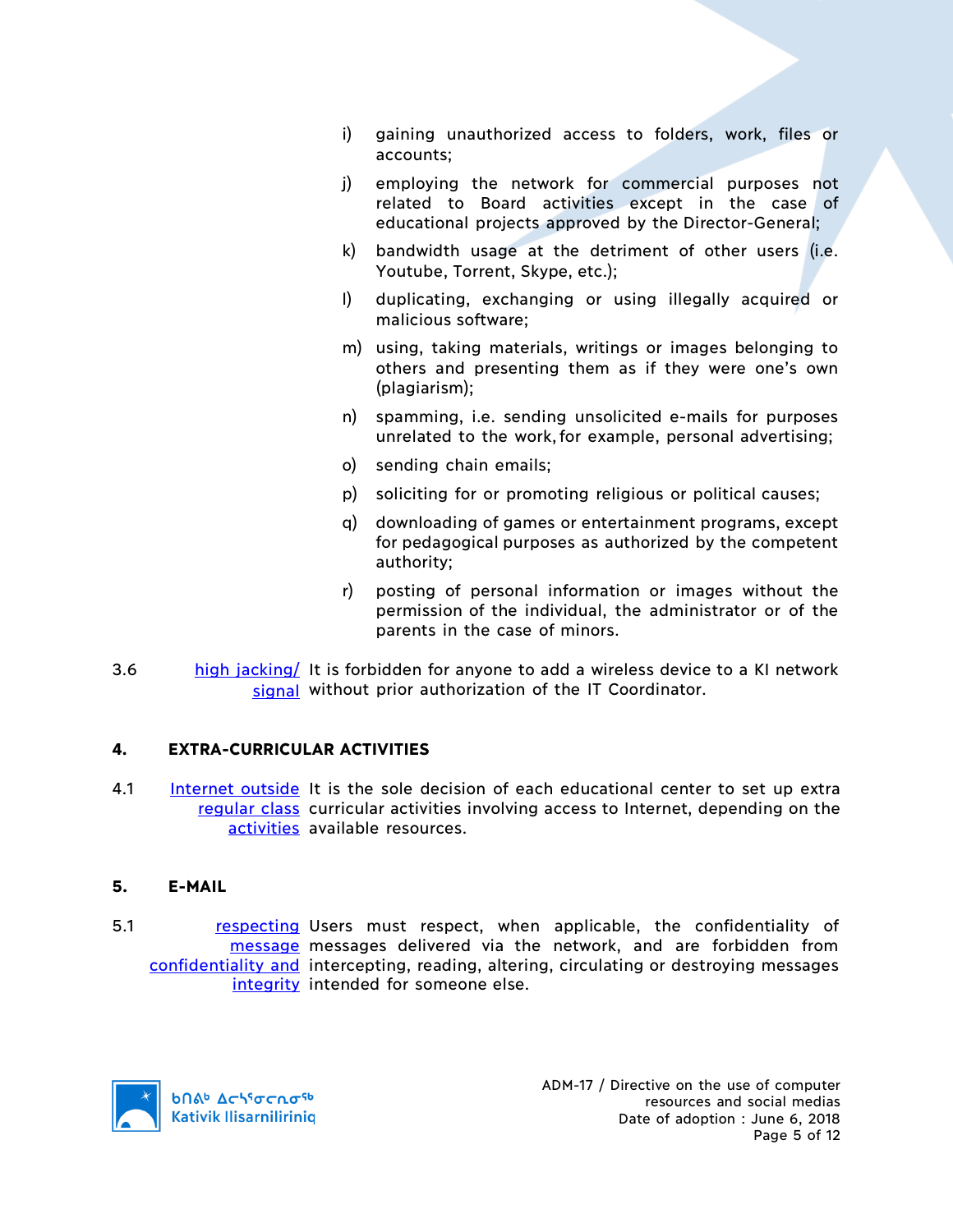- 5.2 **forbidden** Users are strictly prohibited from : actions
	- using deception or other means to transmit e-mails anonymously or under another name;
		- subscribing to an e-mail lists having no relation to the user's duties;
		- sending, without authorization, to all personnel or to groups of personnel messages on various subject not relevant to the activities of the School Board.
- 5.3 e-mail address Once an employee is provided with a KI address, he shall use this - employees address for any internal or external communication related to his employment or duties. The KI email address will be the only email address used by the employer for any official email correspondence with the employee.

### **6. SOCIAL MEDIA**

Social media is an integral part of modern life. It is a powerful communications tool that has a significant impact on organizational and professional reputations. Because it blurs the lines between personal voice and institutional voice, KI has defined the following rules and procedures to help clarify how best to enhance and protect the personal and professional reputation of its elected members, employees and that of KI when participating in social media.

6.1 accountability Employees and elected members are accountable for anything they post on social media sites and they should never share information with elected members, students or other staff members that they would not share in a school or work environment.

> Once information is posted on the internet, it will always remain available in the future.

6.2 identification It is prohibited for employees and elected members to associate during online their personal remarks with the name of the School Board or with communications that of one of its institutions, or to suggest that the opinions they express are endorsed by the School Board or by the institution, except when this is done by a person authorized to do so in the performance of his or her duties.

> Thus, when speaking on a subject that may affect KI, employees and elected members should post a disclaimer such as: "The comments posted on this site represent my personal opinion. They do not necessarily represent the position or opinion of KI ".

**b**Πል<sup>b</sup> Δςιγσς πο<sup>ς 6</sup> **Kativik Ilisarniliriniq**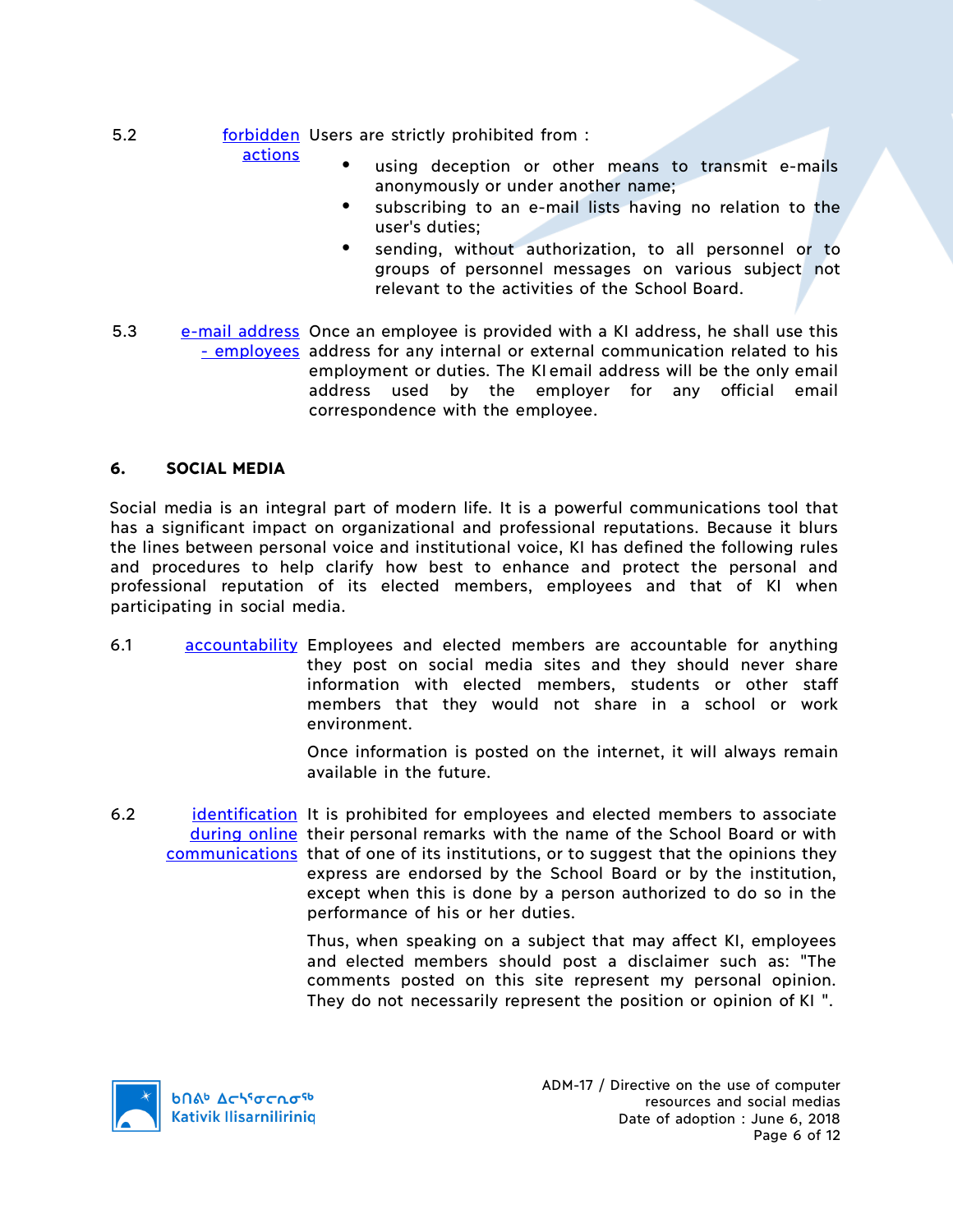6.3 standards As a rule, employees and elected members need to follow the same behavioural standards online as they would in real life. The same laws, professional expectations, and guidelines for interacting with students, parents, media, and other KI constituents apply online as in the real world.

## 6.3.1 **Duty of loyalty**

Without limiting the generality of the foregoing, elected members and employees shall, both when using platforms administered by the School Board and personal accounts (e.g. Facebook, a blog, etc.) or other platforms :

• Refrain from disrespecting, threatening, intimidating, insulting or denigrating the School Board, its elected members, its employees or its students, or from disclosing false or defamatory information about them, or otherwise damaging the image and reputation of the latter.

## 6.3.2 **Role model for students**

The elected members of the School Board and the employees who work with students act as role models for them. This role is exercised both within and outside the School Board. Special attention must therefore be paid when using social media.

In this context, and without limiting the generality of the foregoing, when interacting with students through social media, they must maintain the necessary distance in order to respect their duty of professionalism, act as role models for students and avoid conflicts of interest.

6.4 respect for At all times, employees and elected members must protect the confidential confidentiality of personal information about students and their information families, employees and elected KI members.

> In this context, and without limiting the generality of the foregoing, they shall :

• Obtain prior written authorization from the elected members, employees, members of the community or students of the School Board (or the holder of parental authority in the case of a minor) before publishing a photo, video or sound recording concerning them in the official publications of the School Board (paper, electronic, web and social media publications through the institutional accounts of the School Board and its schools).

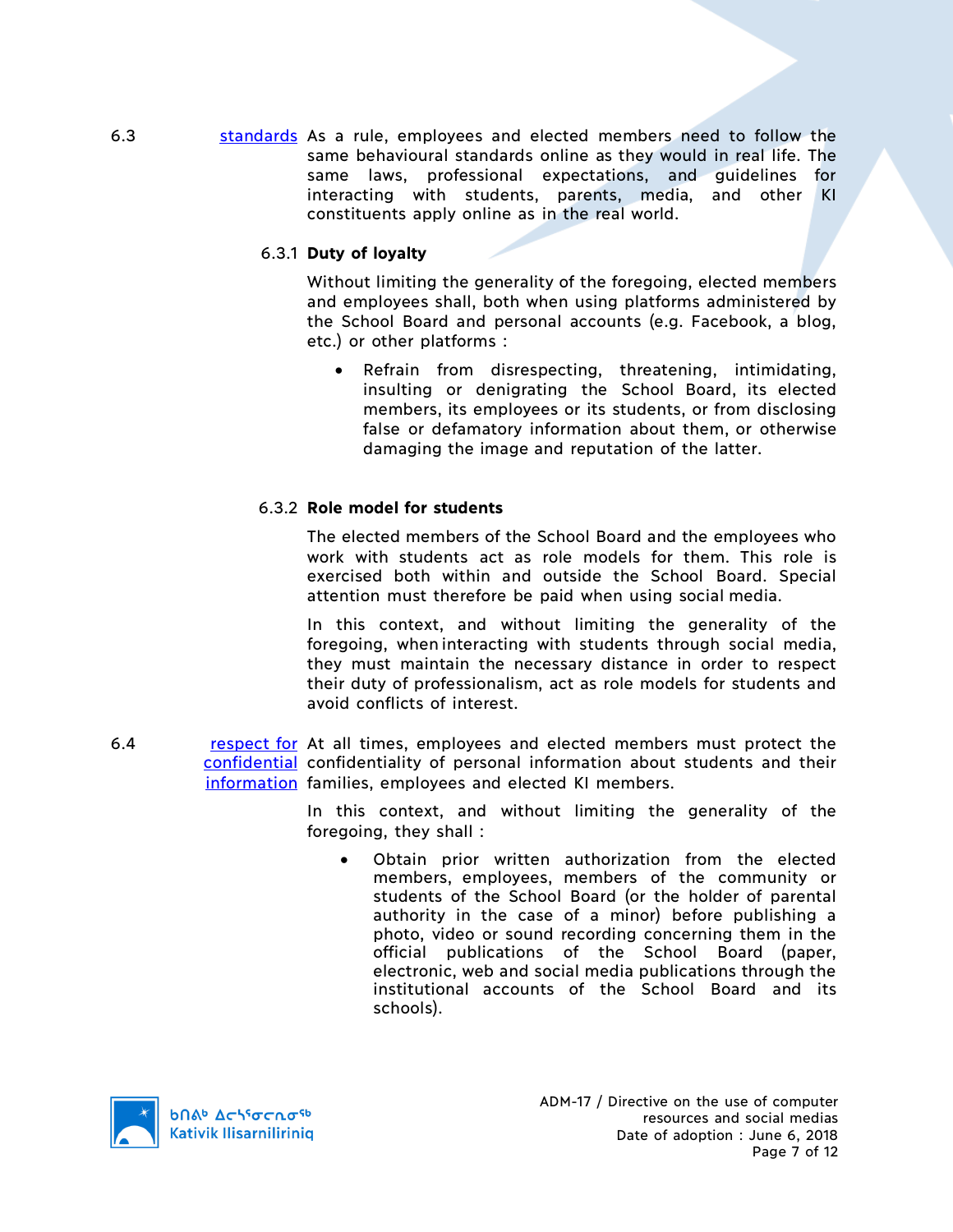The same rule applies when photos, videos or sound recordings were taken as part of school activities or activities organized by one of the School Board's establishments, and an employee or elected member wishes to publish them on a personal account (for example, Facebook, a blog, etc.);

This rule does not apply as regards public events that are not organized by the School Board.

6.5 worthwhile Employees and elected members should strive to add value and information perspective by providing worthwhile information when participating in social media.

## **7. COPYRIGHTS AND SOFTWARE LICENSING**

This section should be read in conjunction with the Directive ADM-03 on the Protection of Copyrights.

- 7.1 **intellectual Intellectual ownership of the information on the Internet is** property on considered to be in the public domain, for immediate direct access Internet only. Specific requests for information and access are subject to copyright laws and site rules. Unless specifically acknowledged otherwise, the information accessed via the Internet is assumed to be the property of the site accessed, and cannot be distributed or modified without the express permission of the appropriate granting authority.
- 7.2 Software KI must respect the provisions of copyright laws in the area of protection computer programs and media. In an effort to discourage the violation of copyright laws and to prevent prohibited activities, the following rules are set :
	- a) only legal copies of programs that are licensed to the Board may be used on KI equipment;
	- b) no additional software or programs may be installed or downloaded on computers without the prior approval of the administrator.
- 7.3 **intellectual Data created by users remain the property of the Board as** property/ established by the Policy on Copyrights / ADM-03. data

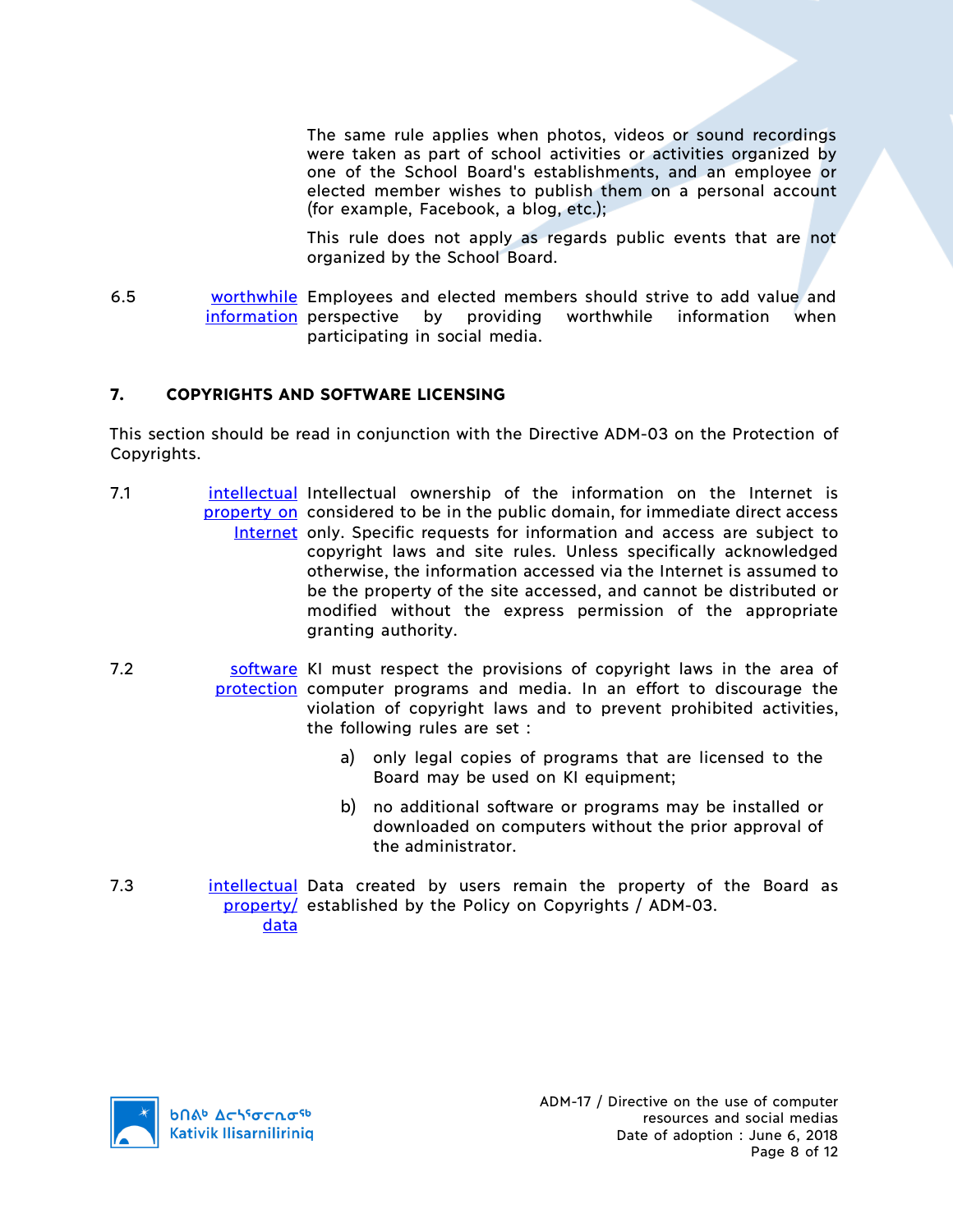### **8. CONFIDENTIALITY AND PROTECTION OF PERSONAL INFORMATION**

8.1 confidential Despite security precautions, there is no fail-safe measure to information prevent an unauthorized individual from accessing stored files. The system administrators cannot guarantee the confidentiality of electronic correspondence. It shall be the responsibility of the users sending confidential information to ensure that there is an appropriate level of security measures in place.

#### **USER OBLIGATIONS**

8.2 **respecting Users must conform to the Act respecting Access to documents** protective held by public bodies and the Protection of personal information mechanisms (R.S.Q., c. A-2.1) regarding the conservation, access, transmission and distribution of information through use of computer resources2.

8.3 bublishing Users may not publish, without permission of the individual, personal personal information in the form, text, photograph or any other information type of content.

> Student users must be informed of the appropriate on-line behaviour when transmitting personal information about themselves, their family, friends or any other person.

### **9. CREATION OF WEB PAGES**

9.1 School board Schools and departments may, with the assistance of the KI web pages and webmaster, establish their own web pages within the KI web site institutional that present information about the school or department social media activities. The departments are responsible for maintaining the accounts content of their web pages.

> The School Board's corporate social media accounts on social networks are managed by the communications team and content is developed in collaboration with the departments and schools where applicable.

> Schools can, with the help of the KI webmaster, create their own website. Schools are responsible for maintaining the content of their websites. Schools can, with the help of the communications team, create and manage their own corporate school account on social media. Where a corporate school account already exists, it is this account that must be used.

<sup>2</sup> See Directive *ADM-10 / Protection of Personal Information & Access to Information*



 $\overline{a}$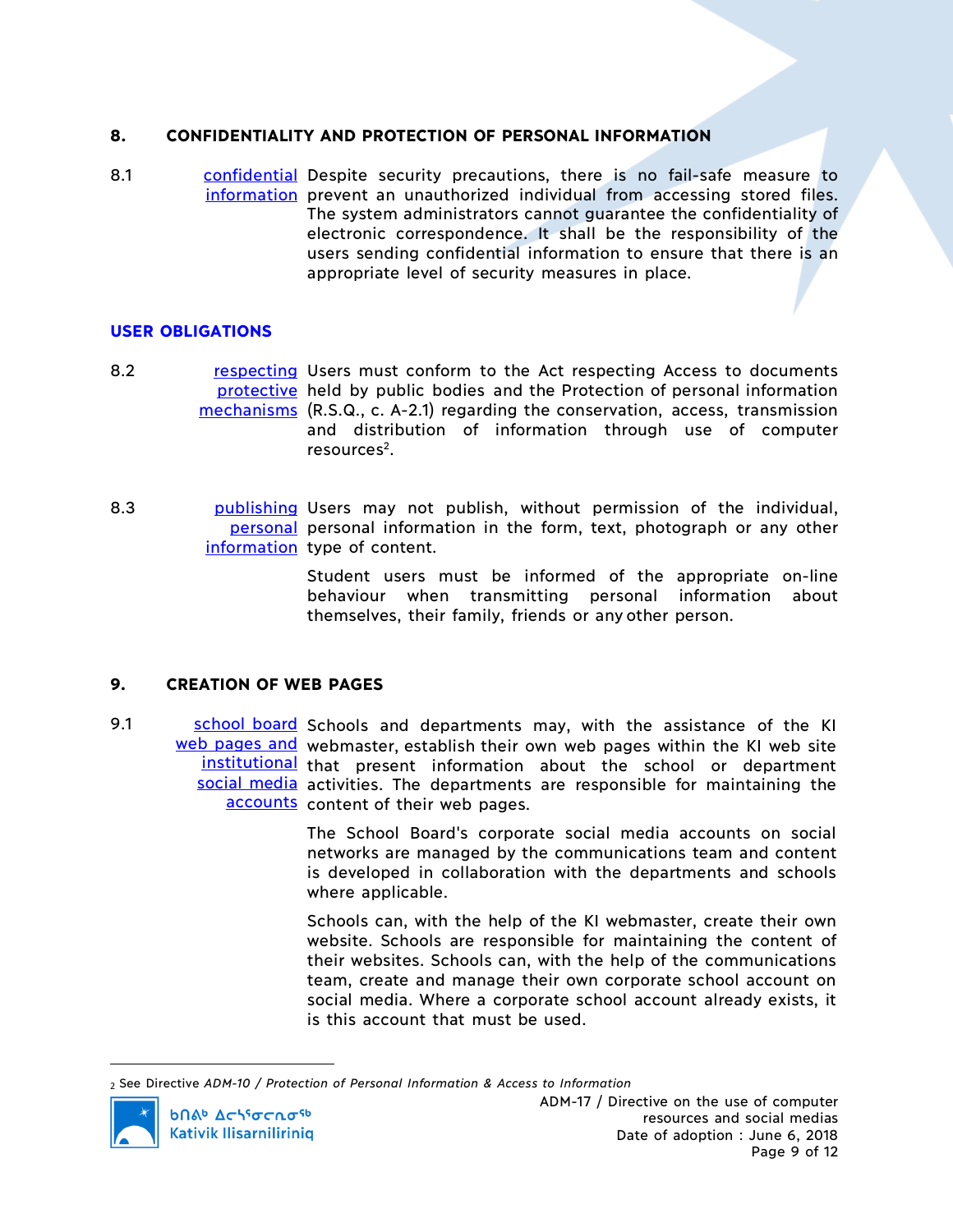9.2 links to other Links created within a school web page or a student personal web web sites and/or page may not be for commercial purposes or advertisement advertisement without specific authorization from the Director-General. Outside organizations may not link to a school web page for their own benefit to advertise a product or event of a commercial, political or religious nature.

#### **10. EMERGENCY AND SECURITY MEASURES**

10.1 verification The School Board reserves the right to maintain a registry of on line access made through use of its computer resources and telecommunications network and the right to analyze information contained in the registry in order to detect unauthorized, illicit or illegal activities on its network.

> The Director General may authorize that verifications deemed necessary are done and that copies of documents, data or information are kept when there is a serious doubt that this Directive as well as other directives issued by the School Board that ensure the application of relevant School Board agreements and protocols or provincial and federal laws and regulations are not respected.

> The IT Department may proceed with required verification, when an emergency situation justifies it, such as the detection of a virus in the network or overuse of the network's resources threatening the integrity of the network.

> The School Board reserves the right to remove from its computer resources any content that is illegal or that contravenes the present Directive.

- 10.2 Suspension of A user's access rights may be suspended during verification. Such access rights a decision is the responsibility of the user's immediate supervisor during in the case of employees and the school principal in the case of verification students.
- 10.3 security The IT Department implements computer tools that ensure :
	- the security of the computer resources;
	- protection against viruses, intrusions or alterations of data;
	- prevention of illicit usage.

The IT Department Coordinator can develop rules to ensure the security of the computer resources and proceed with periodic security audits.

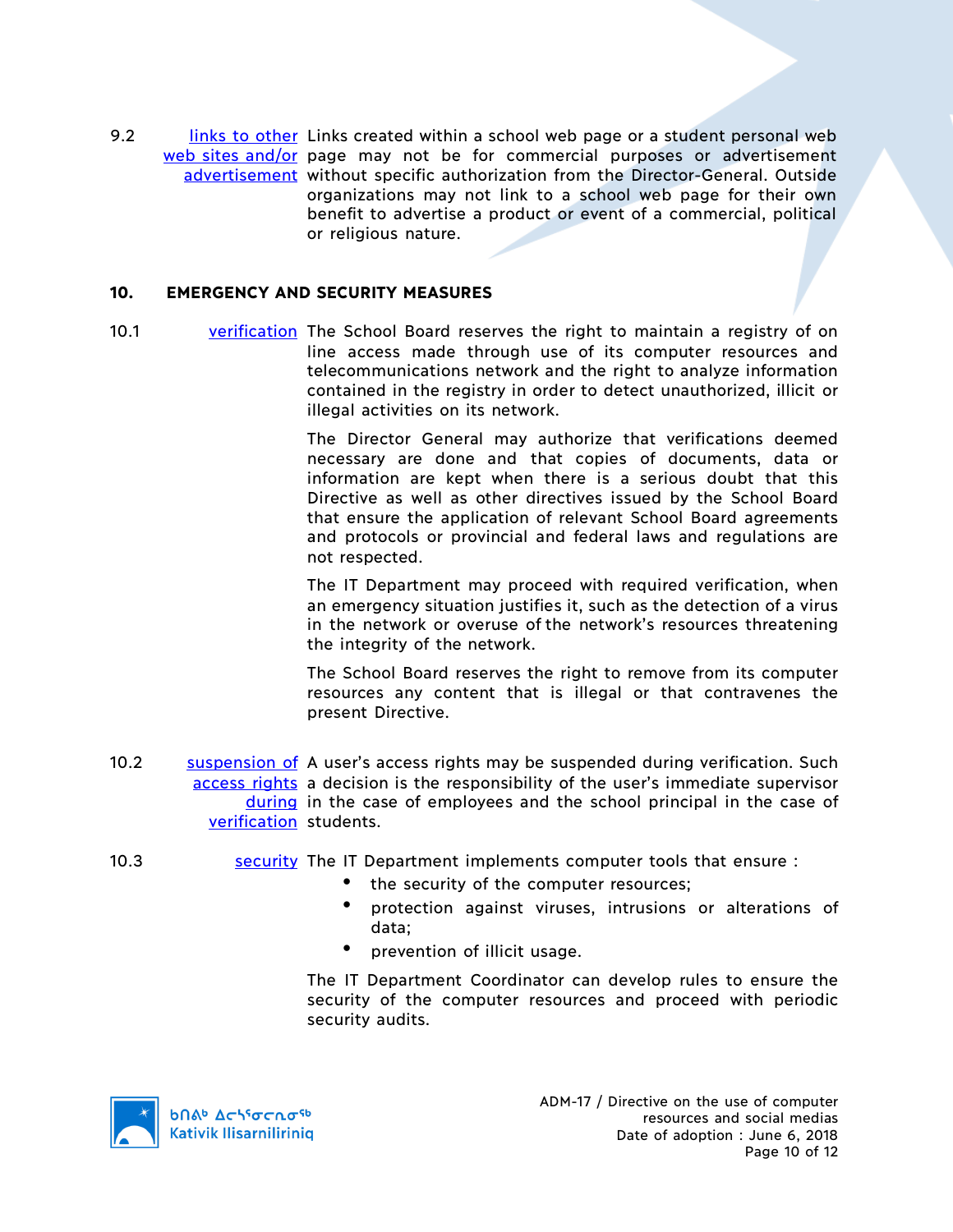10.4 password Users who install "user level" passwords to secure a computer or software must provide this password to their immediate supervisor. In the case of schools general use computers, the password must also be provided to the IT Department.

> In the case of general use computers in the schools, users are prohibited from modifying "Administrative level" passwords on their computers.

> Users working with confidential information stored on their computer shall always maintain "user level" password security.

- 10.5 **anti-virus It is forbidden to disable any anti-virus or system stability** software installed by the Board.
- 10.6 **mandatory** Users are expected to take the necessary measures to safeguard backup the data they created in the course of their work by implementing a sound backup method.
- 10.7 **digital** The school board recognizes the validity of an electronic signature signature for approval of administrative forms when the following constraints are respected :
	- a) the employee signing the form has the authority to do so;
	- b) the signature is associated with a specific employee in the system;
	- c) a personal identification number (PIN) is used to validate the application of the signature to the form as required by the system.

Each employee is responsible for keeping the PIN associated with their electronic signature private.

### **11. SANCTIONS FOR VIOLATIONS**

- 11.1 consequences Any violation by a user of any provision set in this Directive will for inappropriate result in disciplinary action such as:
	- use
- a) suspension or removal of access to computer resources;
	- b) appropriate measures as determined by the appropriate level of authority, including dismissal;
	- c) appropriate legal action including criminal prosecution, when applicable.